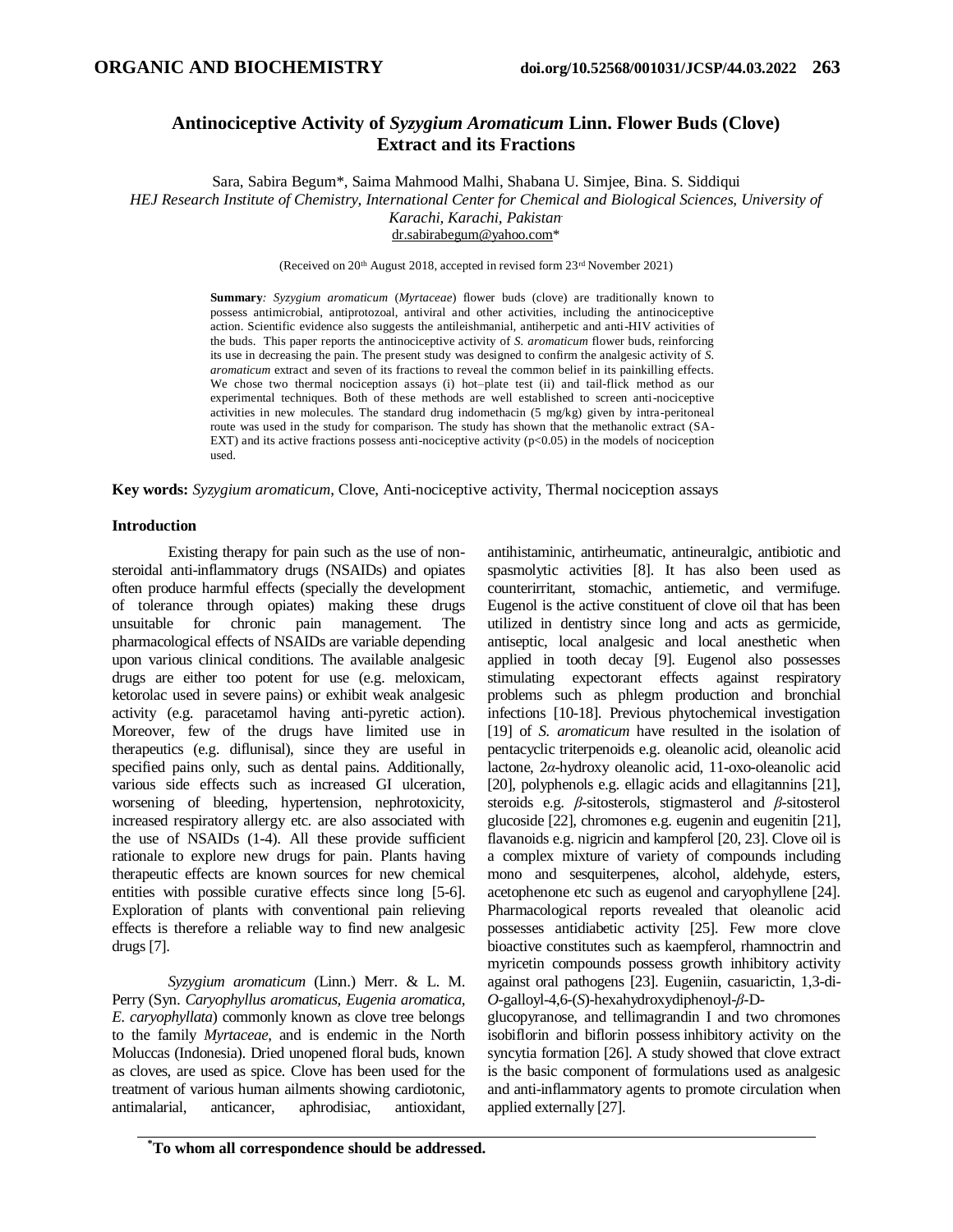Additional studies revealed that the clove oil diminished the chronic hyperglycemia-induced oxidative tissue damage and cataract formation in the eye lense of rats that was resulted due to continuous hyperglycemic condition [28], in addition to strong analgesic and antiinflammatory activities *in vivo* [29-30]. Studies focused on investigating the cytotoxicity of *S. aromaticum* reported it to be safer in mice as treatment with up to 50 mg/kg clove oil did not show abnormal symptoms in general health, since it did not decreased the food intake. Further, no deaths were observed in toxicological studies reported. These data indicated that the clove oil shows safer toxic profile since the  $ED_{50}$  of clove oil was far below the  $LD_{50}$ value [30]. These findings need further experiments to elucidate the underlying mechanisms involved in the pharmacological effects of clove oil. However, according to our understanding no organized work has been carried out on the anti-nociceptive activity of *S. aromaticum*  flower buds that can reinforce its conventional use to decrease the pain. The present study was designed to confirm the analgesic activity of *S. aromaticum* extract (SA-EXT) and its fractions to reveal the common belief in its painkilling effects (e.g. in rheumatic conditions, toothache and inflammation) by using thermally-induced nociception assays i.e. Hot-plate and tail-flick methods in which time to paw-withdrawal and tail-withdrawal is measured.

### **Experimental**

#### *Plant Material*

*Syzygium aromaticum* (dried flower buds; Clove) was purchased from a market of Karachi. The plant specimen [Voucher no. KUH-GH 01] authenticated by the taxonomist, Dr. Jan Alam, Department of Botany, University of Karachi, Pakistan and specimen was submitted to the same department.

# *Extraction and Isolation*

*S. aromaticum* flower buds (5 kg) were crushed and extracted five times with methanol at room temperature according to the method described earlier [20]. The syrupy residue obtained on removal of the solvent under vacuum was partitioned into ethyl acetate (SA-EAR) and water (SA-MAQ). The ethyl acetate residue after usual work up was divided into petroleum ether soluble (SA-PES), ether soluble (SA-ES), ethyl acetate soluble (SA-EAS), acetone soluble (SA-AS) and methanol soluble (SA-MS) fractions.

## *Determination of Antinociceptive Activity*

We used heat as pain stimulus to determine analgesic action of clove flower buds extract and its fractions by means of two common tests i.e. hot-plate and tail-flick tests [31-33].

### *Standard Drug and Test Samples*

Indomethacin (purchased from Sigma Chemical Co., MO, USA) was used as standard analgesic for the comparison of the measured activities of the test extracts and fractions. The test extracts and fractions were dissolved in 0.01N NaOH to make a stock solution of 0.5 mg/ml. Animals were given single doses of standard drug and test samples according to their weight. The test samples and standard drug were administered intraperitoneally (*i.p.*) on the day of experiment.

## *Animals*

All *in vivo* experiments were performed in accordance with the international guidelines for the care and use of laboratory animals and in agreement with the Institutional Animal Care, Use and Standards Committee [34]. Male mice weighing 20-30 g of NMRI strain (a wellestablished model/strain for testing anti-nociception activity) were allowed for a time of 3-4 days for acclimatization with the experimental environment before starting the protocol. The animals followed 12 hours light and dark cycle in a temperature and humidity controlled room  $(22 \pm 2 \degree C; 53 \pm 3\%)$ .

#### *Tests for Analgesic Activity*

#### *I) Paw-Withdrawal Latency (Hot-plate test)*

The hot plate test involves higher brain function, and is considered to be a supraspinally organized response [35]. The advantage of the hot plate test is that, it can be applied repeatedly in the same animals over a short period of time (2–3 h) without causing tissue injury. Total of 72 animals were divided into 12 groups with n=6 per group. Details of animal groups are provided in Table-1. Animals were placed onto the hot-plate at  $55 \pm 1$  °C to record the response time having cut off time of 30 seconds [36]. The response time of experimental animal to the heat stimulus was measured as the time interval of placement of mice on hot plate and the start of paw licking or jumping. Pre-drug treatment reading (with cut- off value of 30 sec) was recorded before the extracts, fractions or drug administration i.e. (0 min readings). Post-drug reaction time was repeatedly measured at various time intervals i.e. 15, 30, 60 and 120 min after drug administration by using the same protocol. To avoid biased results, the observation was done by a person unknown to the treatment given to animals. To further reduce animal suffering, the cut-off value for response to heat stimulus was set at 15seconds. Increase in the latency to response was the ultimate target to achieve by treated animals as compared to control animals. The graphs showed the mean values of each group.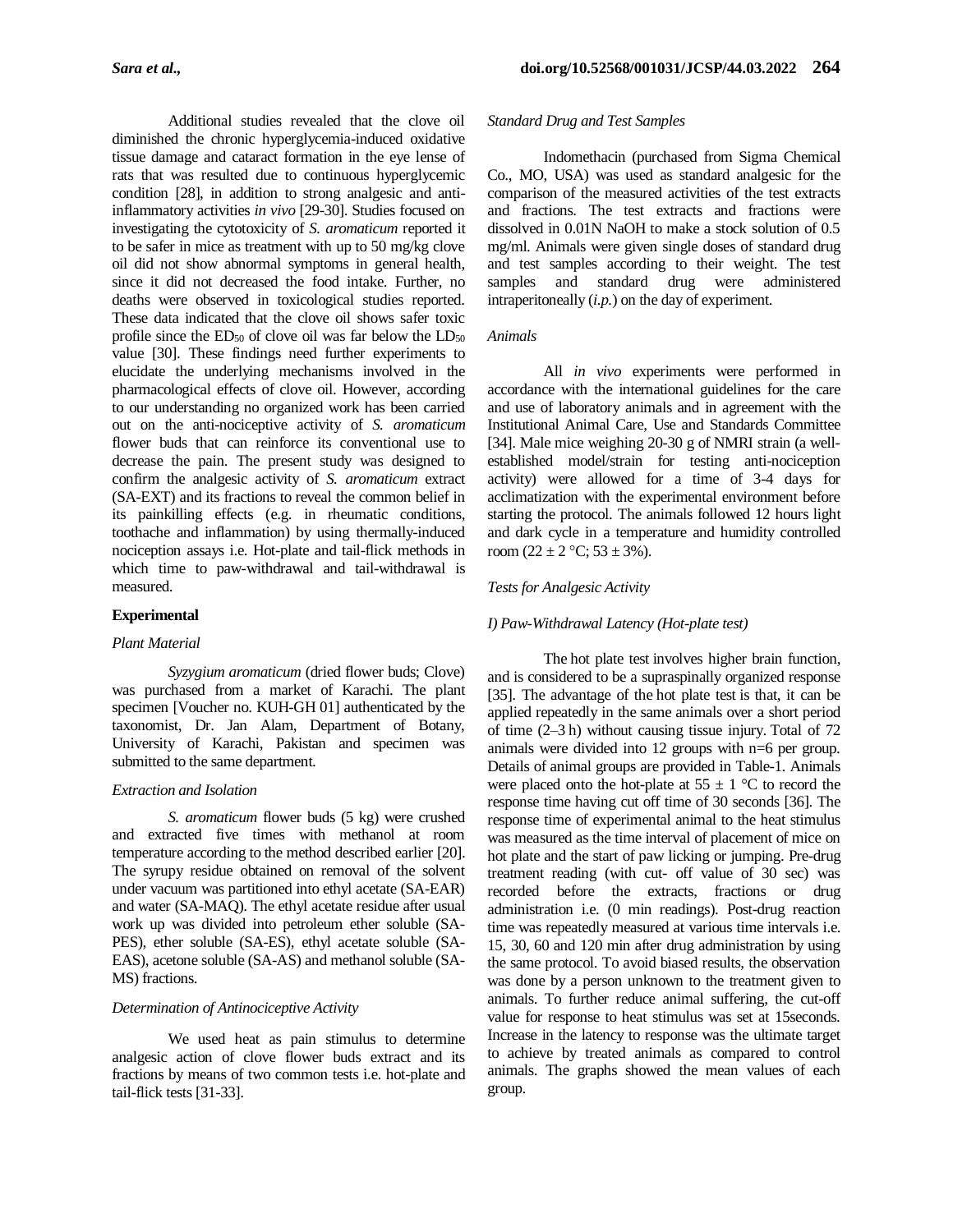| <b>Experimental</b> | Details of            | Route of       | doses             | <b>Comments</b>                      |
|---------------------|-----------------------|----------------|-------------------|--------------------------------------|
| groups              | groups                | administration |                   |                                      |
| GpIa,               | <b>Normal Control</b> | ----           | Without           | To check general acclimatization and |
|                     |                       |                | treatment         | health                               |
| GpIb                | Saline control        | i.p.           | $10m$ /kg         | $0.9\%$ NaCl                         |
| GpIIa,              | <b>Indomethacin</b>   | i.p            | 5mg/kg            | $0.1N$ NaOH                          |
| GpIIb               | <b>Indomethacin</b>   | i.p.           | 5mg/kg            | $0.1N$ NaoH                          |
| GpHc                | <b>Indomethacin</b>   | i.p.           | $5 \text{ mg/kg}$ | 0.1N NaOH                            |
| GpIII               | <b>SA-EXT</b>         | i.p            | $100$ mg/ $kg$    | $0.9\%$ NaCl                         |
| Gp IV               | <b>SA-AS</b>          | i.p            | $100$ mg/ $kg$    | $0.9\%$ NaCl                         |
| Gp V                | <b>SA-MS</b>          | i.p            | $100$ mg/ $kg$    | $0.9\%$ NaCl                         |
| <b>Gp VI</b>        | <b>SA-MAO</b>         | i.p            | $100$ mg/ $kg$    | $0.9\%$ NaCl                         |
| <b>GpVII</b>        | <b>SA-EAR</b>         | i.p            | $100$ mg/ $kg$    | 2.5% DMSO                            |
| GpVIII              | <b>SA-EAS</b>         | i.p            | $100$ mg/ $kg$    | 2.5% DMSO                            |
| GpIX                | <b>SA-PES</b>         | i.p            | $100$ mg/ $kg$    | 2.5% DMSO                            |

Table-1: Experimental groups details used in the study.



Fig. 1: Time course of the antinociceptive effect of extract SA-EXT and its fractions in the hot-plate test (sec). On Y-axis: Latency to paw withdrawal (sec) is shown while on x-axis: time after treatment is mentioned (min). Each value (mean  $\pm$  S.E.M, n= 6) represents the time until the mice showed a paw withdrawal response. Significant results are shown as:  $SA-MAQ=(p<0.02) \& SA-EAR = (p<0.03)$  while  $SA-AS$  a nd  $SA-MS$ fractions =  $(p<0.05)$ . However, SA-PES & SA-EAS showed similar results as of indomethacin standard.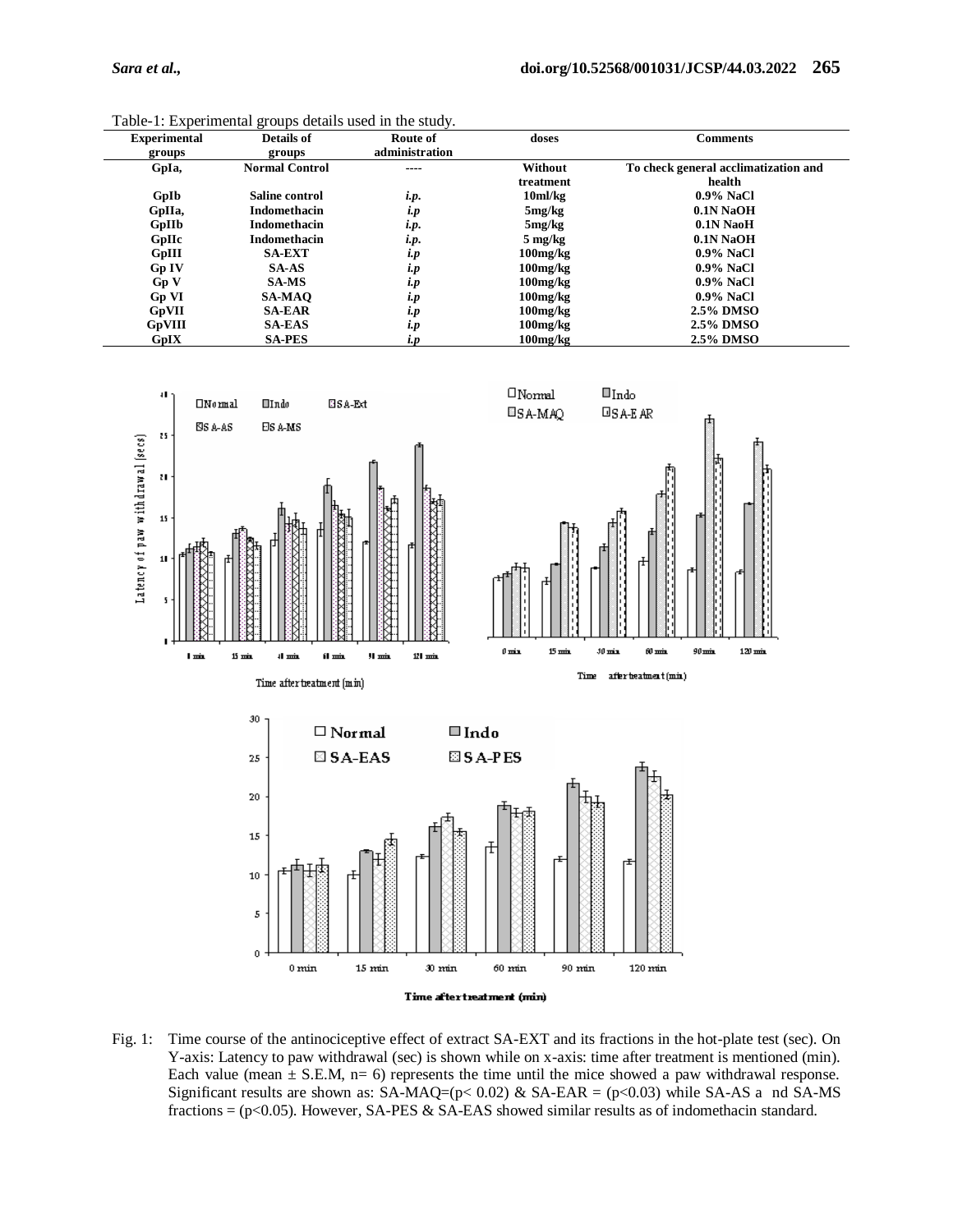



Fig. 2: Time course of the antinociceptive effect of extract (SA-EXT) and its fractions in the tail flick test (sec). On Y-axis: Latency to tail flick (sec) is shown while on x-axis: time after treatment is mentioned (min). Each value (mean  $\pm$  S.E.M, n= 6) represents the time until the mice showed a tail withdrawal response. Significant results are shown as: SA-MAQ= ( $p$ < 0.02) & SA-EAR = ( $p$ <0.03) with onset of action at 15 min. only, while SA-AS and SA-MS fractions  $=$  (p $<$ 0.05). However, SA-PES & SA-EAS showed similar results as of indomethacin i.e. onset of action is 30 minutes.

#### *II) Tail-flick Assay:*

This is a method commonly used for tail withdrawal of animals from hot water (55 °C). The animals were marked on tail at around 3.5 cm (the part of tail to be dipped) in hot water. The time to withdraw tail (sec) was observed in seconds with a stop time of 10 seconds before administration of any drug or vehicle so that no tissue will be damaged. After having reading before treatment (i.e. 0 minute), the response-time was noted repetitively at 15, 30, 60 and 120 minutes after each administration. The principle for analgesia was post-drug latency which was more than double the predrug average latency. Tail flick latency difference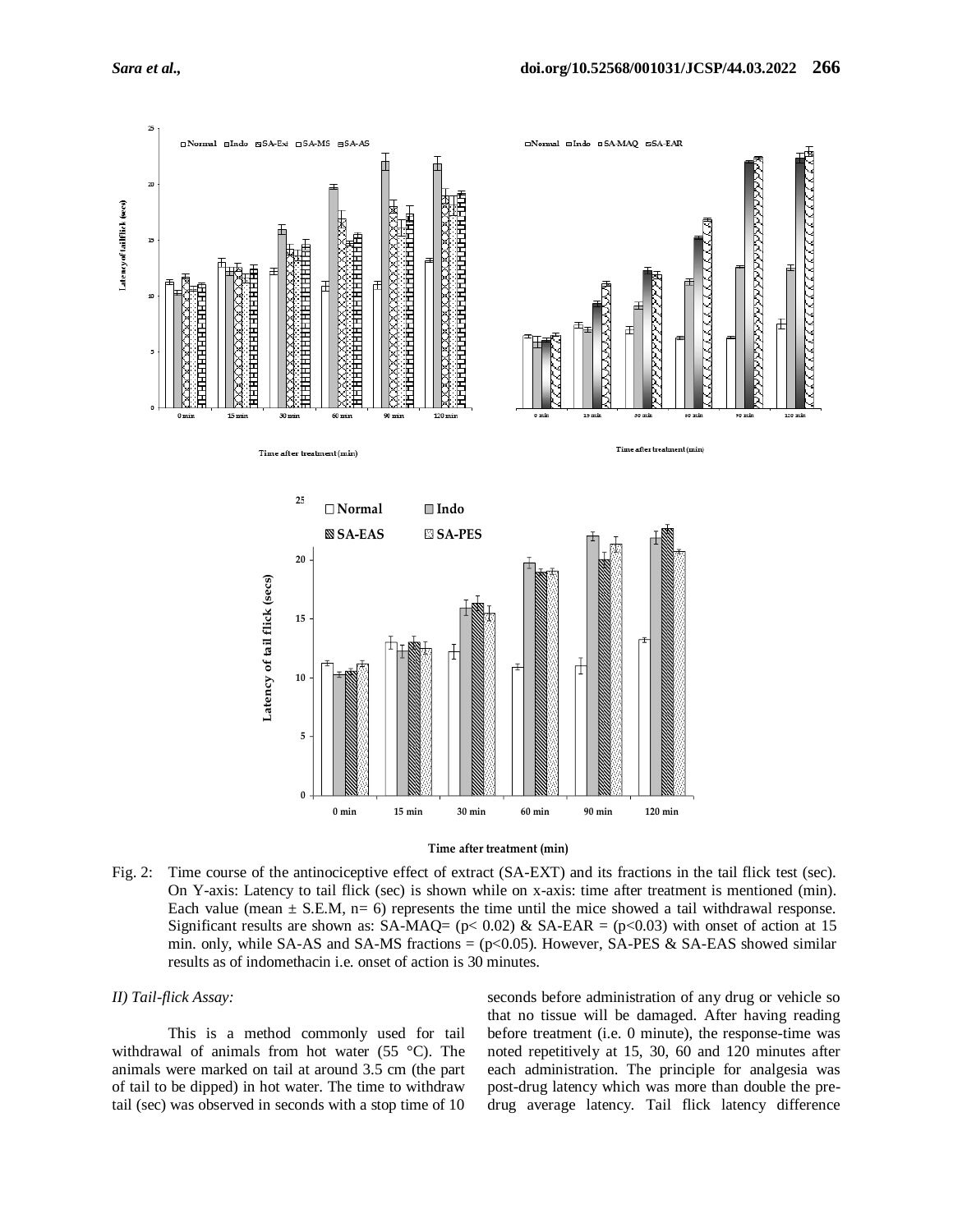(TFLD) or mean increase in latency after drug administration was used to point out the analgesia. TFLD for analgesic activity was estimated by subtracting the pre-drug reading from the post-drug readings.

## *Statistical Analysis*

All data were expressed as the Mean  $\pm$  S.E.M and analyzed by student's *t*-test using SPSS v. 20. Results having  $p$  value = less than 0.05 were said to be significantly different.

## **Results and Discussion**

In the present study, we employed nociception models of thermal-induced pain for the assessment of analgesic action of the test samples (Fig. 1 and 2). It was observed that methanolic extract (SA-EXT) of clove flower buds exhibits mild analgesic action though its key fractions SA-EAR ( $P < 0.03$ ) and SA-MAQ ( $P <$ 0.02) demonstrate significantly marked activity compared to control group in paw withdrawal /hot-plate test. The subfractions of SA-EAR i.e. SA-PES and SA-EAS, have revealed analgesic action equivalent to the standard drug indomethacin. Other fractions that are more polar in nature i.e. SA-AS and SA-MS, have also shown mild analgesic action as there is not any significant difference for initial 60 minutes and then a delayed significant response  $(p = 0.05)$  was noted till 90-120 minutes of observation protocol of pawwithdrawal latency test. However, in tail flick method, SA-EAR and SA-MAQ have shown significant analgesic effects of quite similar pattern as in other hotplate test. As the analgesic effect was started at 15 minutes and was increased with time and peak effect was achieved at 120 minutes of observation. Inadequate amounts of the pure compounds available in lab, restricted us to do further study for their antinociceptive activity.

In the light of the findings, this study has shown that the methanolic extract (SA-EXT) and its active fractions possess significant anti-nociceptive activity in the model of nociception used. Our results are almost similar to the standard drug indomethacin in both the heat stimuli tests i.e. tail flicking and paw withdrawal responses. However, the graphs clearly show that the subfractions of methanolic extract of clove flower buds i.e. SA-EAR and SA-MAQ have increased analgesic potential than the standard one. Our results support its use in folk medicine for pain management. In hot- plate test, licking of paw and jumping are the two important parameters to comprehend "analgesic effect" and "escape response" from closed test environment respectively. Testing materials that alter nociceptive threshold may increase the latency to licking and / jumping showing (analgesic effect) or reduction in escape response. At present, only speculation can be made based on obtained results that observed activity may either be peripherally or centrally mediated. Though, Schuler et al., 2001 have reported that NSAIDs such as aspirin and ibuprofen are usually less active in this test than more powerful analgesics such as opioids and indomethacin. Hence, this report supports our selection of the standard drug "Indomethacin" in our study. Rationale for this statement is that anti-nociceptive activity is usually ascribed to stimulation of GABA<sub>B</sub> receptors in upper body centers. This activation is associated to an increase in GABA levels within the thalamus. The significance of the role of  $GABA_B$  receptors in pain mechanisms is reinforced in earlier knockout mice studies in which pain threshold was increased due to the absence of the  $GABA_B$  receptor genes [37]. Furthermore, as described in a report by National Academies Press, Washington, on "Recognition and alleviation of pain in Laboratory animals" published in 2009, it is believed that the fast acting unmyelinated A-delta fibres are responsible for nociception in stimulus evoked pain models rather than the slow acting myelinated C-fibres. It is not possible to dissect out the pharmacologically valuable most effective anti-nociceptive component of these samples because we have not employed any of the pure compounds isolated from clove oil which further necessitates the detailed investigation to understand the underlying mechanism as well.

# **Conclusion**

In the light of the findings, this study has shown that the methanolic extract (SA-EXT) and its active fractions possess anti-nociceptive activity in the model of nociception used. The results of our study show potent analgesic effects of flower buds of clove and our earlier study on the clove buds oil have provided technical basis of its use as analgesic in common day medicine. We claim this because the active petroleum ether soluble fraction SA-PES, contains the components that are present in oil. However, detailed mechanistic studies require further investigation to identify a single component having this analgesic activity.

### **Acknowledgments**

This work was supported by Higher Education Commission of Pakistan (Research Grant No.20-141- 2/R&D).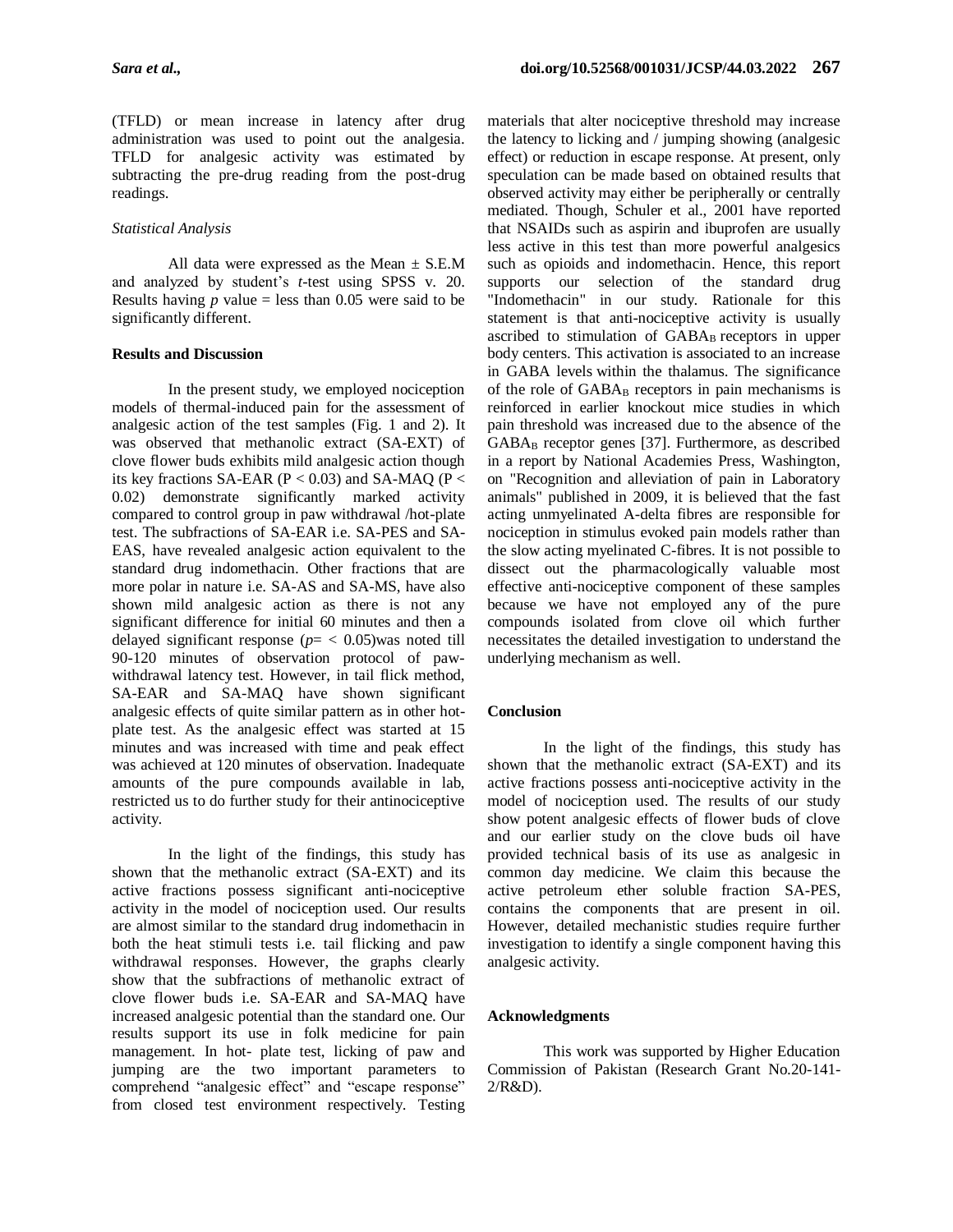# **References**

- 1. A. S. Mehanna, NSAIDs: Chemistry and Pharmacological Actions, *American Journal of Pharmaceutical Education,* **67**, Article 63 (2003).
- 2. [http://www.emedexpert.com/compare/nsaids.shtml;](http://www.emedexpert.com/compare/nsaids.shtml) accessed on 25-02-2018.
- 3. B. G. Katzung and A. J. Trevor, Basic and Clinical<br>Pharmacology. 13<sup>th</sup> Edition, McGraw-Hill Pharmacology. 13<sup>th</sup> Edition, McGraw-Hill Education United States of America (2015).
- 4. S. Kotta, S. H. Ansari, and J. Ali, Exploring Scientifically Proven Herbal Aphrodisiacs. *Pharmacognosy Reviews,* **7**, 1 (2013).
- 5. R. N. Almeida, D. S. Navarro and J. M. Barbosa-Filho, Plants with central analgesic activity, *Phytomedicine*, **8**, 310 (2001).
- 6. N. R. Farnsworth, *Screening plants for new medicines*, In: Wilson, E. O., (Ed), Biodiversity, Part II, National Academy Press, Washington, p. 83 (1989).
- 7. E. Elisabetsky, T. A. Amador, R. R. Albuquerque, D. S. Nunes and A. C. Carvalho, Analgesic Activity of Psychotria Colorata Muell. Alkaloids. *J. Ethnopharmacol*., **48**, 77 (1995).
- 8. C.P. Khare (Ed.). *Indian Medicinal plants*, an illustrated Dictionary. Springer Science + Business Media, LLC. New York, USA. p. 636 (2007).
- 9. -H. Park, Y.B. Sim, J-K. Lee, S.M. Kim, Y-J. Kang, J.S. Jung and S-W. Suh, The analgesic effects and mechanisms of orally administered eugenol. *Arch. Pharm. Res.,* **34**: 50 (2011).
- 10. Apparecido N. Daniel, Simone M. Sartoretto, Gustavo Schmidt, Silvana M. Caparroz-Assef,Ciomar A. Bersani-Amado, Roberto Kenji and N. Cuman, Anti-inflammatory and antinociceptive activities of eugenol essential oil in experimental animal models, Rev. Bras. Farmacogn. *Braz J. Pharmacogn*., **19** (1B): 212, Jan /Mar (2009).
- 11. S. Ali, R. Prasad, A. Mahmood, I. Routray, T. S. Shinkafi, K. Sahin and O. Kucuk, Eugenol-rich Fraction of *Syzygium aromaticum* (Clove) Reverses Biochemical and Histopathological Changes in Liver Cirrhosis and Inhibits Hepatic Cell Proliferation. *J. cancer prevention*, **19**, 288 (2014).
- 12. T. Ahmad, T. S. Shinkafi, I. Routray, A. Mahmood and S. Ali, Aqueous extract of dried flower buds of *Syzygium aromaticum* Inhibits Inflammation and Oxidative Stress. *J. of Basic and Clinical Pharmacy*, **003**, 323, (2012).
- 13. A. K. Shrivastava, *Medicinal Plants*, A P H Publishing Corporation. New Delhi, India. p. 11 (2006).
- 14. M. Daniel, *Medicinal Plants, Chemistry and Properties*, Oxford and I. B. H. Publishing Co. Pvt. Ltd. New Delhi, India. p. 67 (2006).
- 15. A. K. Dhiman, *Ayurvedic Drug Plants,* Daya Publishing House, Delhi India. p. 235 (2006).
- 16. Y. R. Shri Chadha (Ed.). *The Wealth of India,* Publication and information Directorate, CSIR, New Delhi, India, Vol. X, p. 93 (1976), Reprinted in (2003).
- 17. M. Mahathir, *Compendium of Medicinal Plants used in Malaysia*, Herbal Medicinal Research Centre. Institute for Medicinal Research Kuala Lumpur, Malaysia. **2**, p. 370 (2002).
- 18. D. Kenner and Y. Requena, *Botanical Medicine*, Paradigm Publication, Brookline, Massachusetts. p. 210 (1996).
- 19. [G. E.S. Batiha,](https://www.ncbi.nlm.nih.gov/pubmed/?term=El-Saber%20Batiha%20G%5BAuthor%5D&cauthor=true&cauthor_uid=32019140) M. [L. Alkazmi,](https://www.ncbi.nlm.nih.gov/pubmed/?term=Alkazmi%20LM%5BAuthor%5D&cauthor=true&cauthor_uid=32019140) [L. G. Wasef,](https://www.ncbi.nlm.nih.gov/pubmed/?term=Wasef%20LG%5BAuthor%5D&cauthor=true&cauthor_uid=32019140) [A. M.](https://www.ncbi.nlm.nih.gov/pubmed/?term=Beshbishy%20AM%5BAuthor%5D&cauthor=true&cauthor_uid=32019140)  [Beshbishy,](https://www.ncbi.nlm.nih.gov/pubmed/?term=Beshbishy%20AM%5BAuthor%5D&cauthor=true&cauthor_uid=32019140) [E. H. Nadwa](https://www.ncbi.nlm.nih.gov/pubmed/?term=Nadwa%20EH%5BAuthor%5D&cauthor=true&cauthor_uid=32019140) and [E. K. Rashwan,](https://www.ncbi.nlm.nih.gov/pubmed/?term=Rashwan%20EK%5BAuthor%5D&cauthor=true&cauthor_uid=32019140) *Syzygium aromaticum* L. (*Myrtaceae*): Traditional Uses, Bioactive Chemical Constituents, Pharmacological and Toxicological Activities. *[Biomolecules.](https://www.ncbi.nlm.nih.gov/pmc/articles/PMC7072209/),* **10**, 202 (2020).
- 20. S. Begum, Sara, B. S. Siddiqui, R. Khatoon and F. Aftab, Phytochemical Studies on *Syzygium aromaticum* Linn, *J. Chem. Soc. Pak*., **36**, 512 (2014).
- 21. T. Tanaka, Y. Orii, G. Nonaka and I. Nishioka, Tannins and Related Compounds. CXXIII. Chromone, Acetophenone and Phenylpropanoid Glycosides and their Galloyl and/or Hexahydroxydiphenoyl Esters from the Leaves of *Syzygium aromaticum* Merr. Perry, *Chem. Pharm. Bull*., **41**, 1232 (1993).
- 22. C. H. Brieskorn, K. Muenzhuber and G. Unger, Crataegolsäure und Steroidglukoside aus Blütenknospen von *Syzygium aromaticum*, *Phytochemistry*, **14**, 2308 (1975).
- 23. L. Cai and C. D. Wu- Yuan, Compounds from *Syzygium aromaticum* Possessing Growth Inhibitory Activity Against Oral Pathogens, *J. Nat. Prod*., **59**, 987 (1996).
- 24. C. R. Narayanan and A. A. Natu, Triterpene acids of Indian Clove Buds*, Phytochemistry*, **13**, 1999 (1974).
- 25. P. S. Ngubane, B. Masola and C. T. Musabayane, The Effects of *Syzygium aromaticum*-Derived Oleanolic Acid on Glycogenic Enzymes in Streptozotocin-Induced Diabetic Rats, *Renal Failure*, **33**, 434 (2011).
- 26. H. J. Kim, J. S. Lee, E. Woo, M. K. Kim, B. S. Yang, Y.G. Yu, H. Park and Y. S. Lee, Isolation of Virus-cell Fusion Inhibitory Components from *Eugenia caryophyllata*, *Planta Meda*., **67**, 277 (2001).
- 27. A. Bagavan and A. A. Rahuman, Evaluation of Larvicidal Activity of Medicinal Plant Extracts against Three Mosquito Vectors, *Asian Pacific. J. Trop. Med*., 4, 29 (2011).
- 28. R. Shukri, S. Mohamed and N. M. Mustapha,